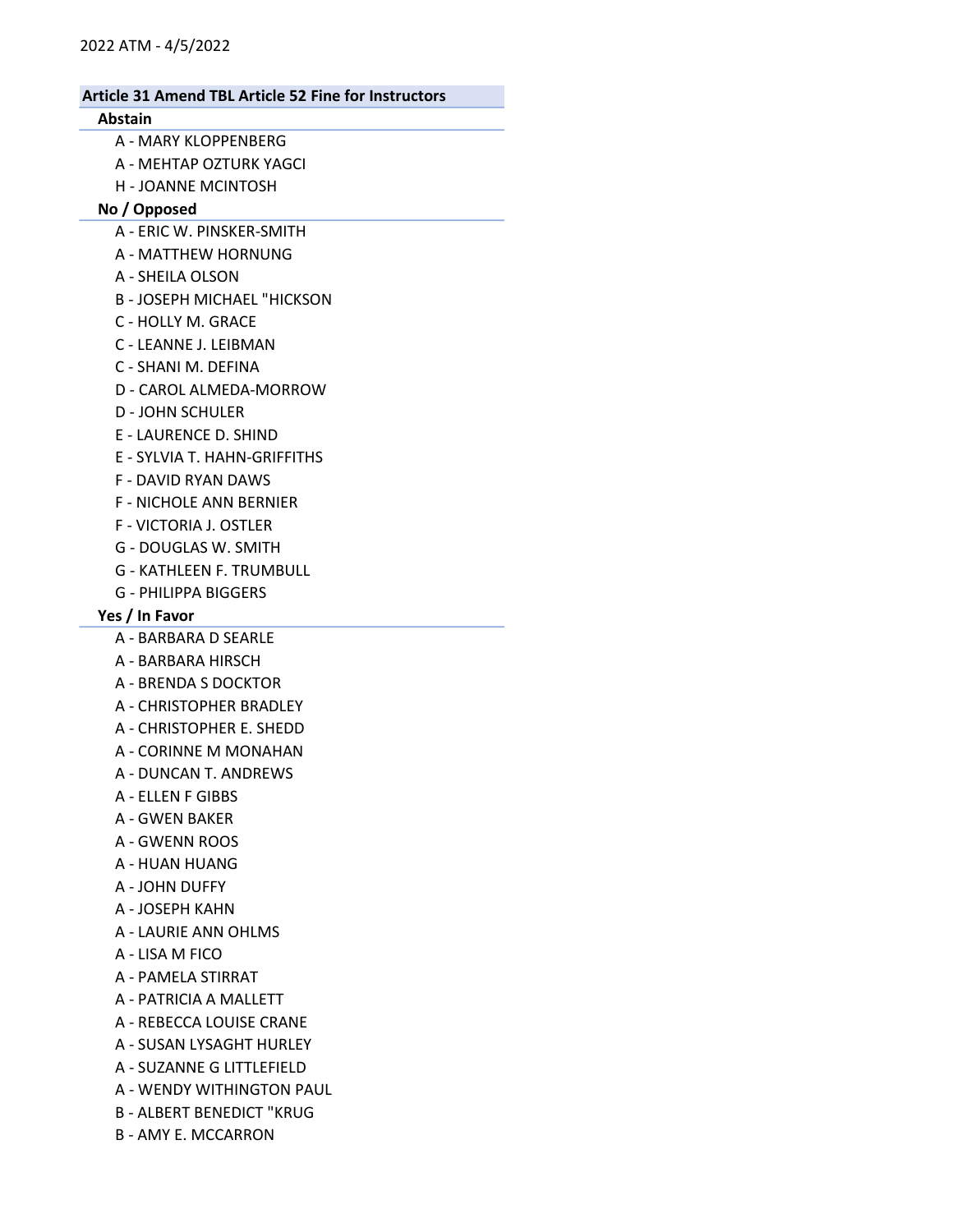- B ARTHUR S. PRIVER
- B BETSY G. ROBERTI
- B CAROLINE FRIENDLY
- B CHRISTINA HORNER
- B DAVID L. MURPHY
- B DEED MCCOLLUM
- B EUNICE B. GROARK
- B FREDRICK E. BUNGER
- B GARY ARTHUR
- B IVY WANG
- B JAMES L. ROBERTI
- B JOSEPH SCHOTT
- B KATHERINE S. CORT
- B KELLY C. FRIENDLY
- B LINDA H. CHOW
- B MELISSA A. MARTIN
- B MIDDLETON ANSLEY "MARTIN
- B NORA TRACY PHILLIPS
- B PETRO LISOWSKY
- B ROBERTA MORGENSTERN
- B S. PETER W. JONES
- B SCOTT K. BENDER
- B SKYE JACOBS
- C AMY SB GOTTSCHALK
- C ANDREA N. WARD
- C ANN M. HOWLEY
- C ANN WELKE RAPPAPORT
- C BEATRICE BEZMALINOVIC DHEBAR
- C ELIZABETH LASHWAY
- C HYUN SOOK RYU SONG
- C KATE MCGEOUGH
- C KATHY Y. EGAN
- C KELLY MCCOULF NORRIS
- C LINDA OLIVER GRAPE
- C LOIS SULLIVAN
- C LUCIENNE V. RONCO
- C LUCY ROONEY KAPPLES
- C MARCIA TESTA SIMONSON
- C MARTIN JAY "MCHALE
- C PAMELA POSEY
- C ROYALL H. SWITZLER
- C SARA H. RAVERET
- C SARAH H. PEDERSEN
- C SHARON L. GRAY
- C STEVEN D. FESSLER
- C SUSAN K. MAGGIONI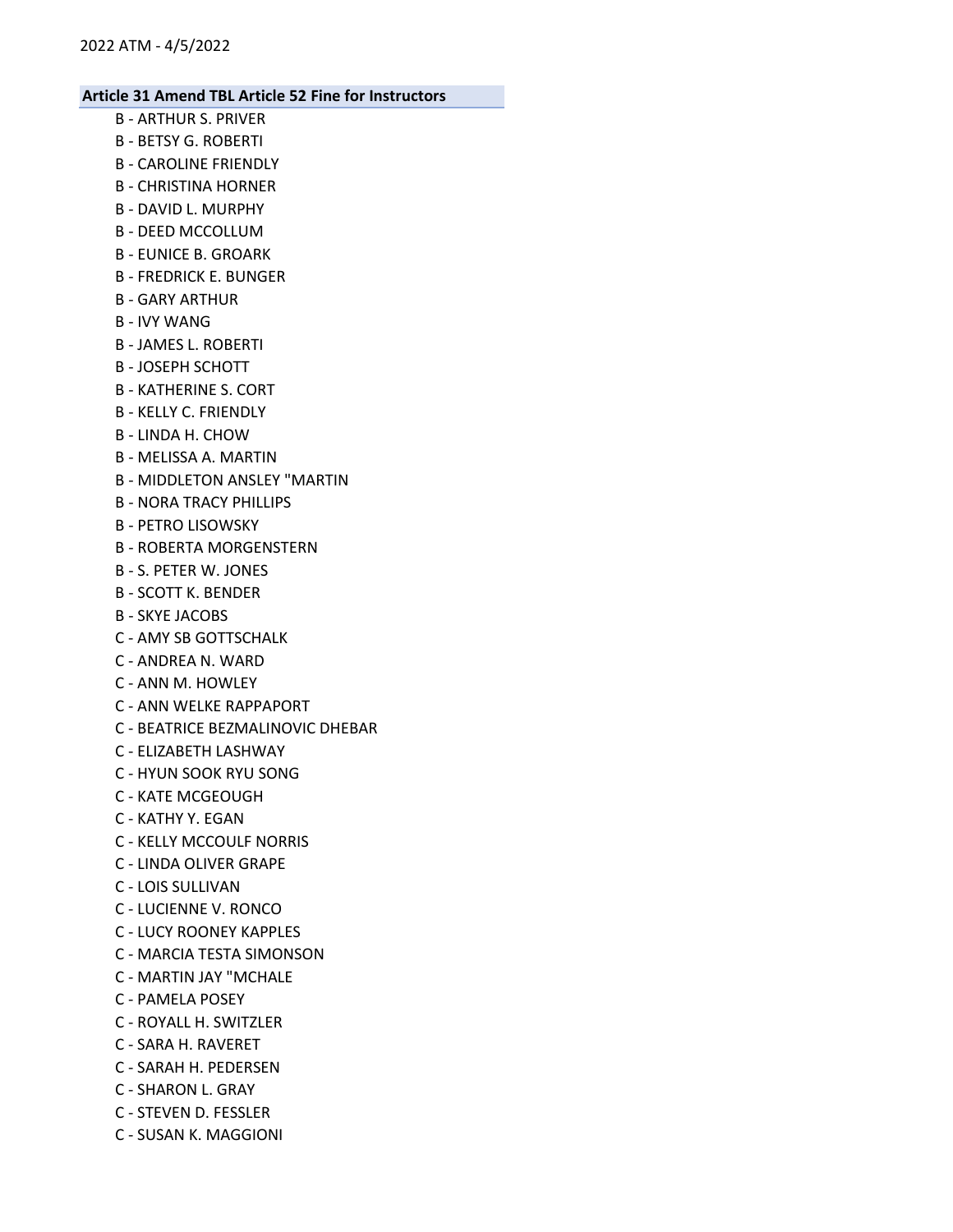- C THOMAS H. ULFELDER C - WENDY HARRIS GARBER D - ANN-MARA S. LANZA D - CHRISTINE A. KEHOE D - CRAIG EDWARD MACK D - DIANE E. HALL D - ELIZABETH H. SHLALA D - ELIZABETH SULLIVAN WOODS D - ELLIOT GODFREY SWAN D - GAIL FRANCES SULLIVAN D - IAN COHEN D - ILLANA S. NISSENBAUM D - JOHN D. LANZA D - LAURA ROBERT-FRAGASSO D - LAURA SCHOTSKY OLTON D - LINA EVE VITA MUSAYEV D - LORI A. FERRANTE D - MARGIE PALLADINO D - MARK B. BENJAMIN D - MARY BETH GRIMM D - MASON R. SMITH D - MAURA MURPHY D - PATTI QUIGLEY D - QUENTIN S. PRIDEAUX D - RICHARD D. "HILL D - SANDRA SABA JOSEPH D - STEPHEN G. MURPHY D - W. ARTHUR "GARRITY E - CAREN PARKER E - DENNIS DISCHINO E - JACQUI VAN LOOY E - JARED W. PARKER E - JESSICA BETH GRAHAM E - JOAN GAUGHAN E - KATHERINE K. MACDONALD E - KATHERINE L. "BABSON E - KEVIN J. MACDONALD E - LISE M. OLNEY E - MARLA L. ROBINSON E - MARY GARD E - NANCY L. GOODEN WESTENBERG E - NEAL R. GOINS E - ODESSA MB SANCHEZ E - PAUL A. CRAMER
- E RAINA C. MCMANUS
- E RANI ELWY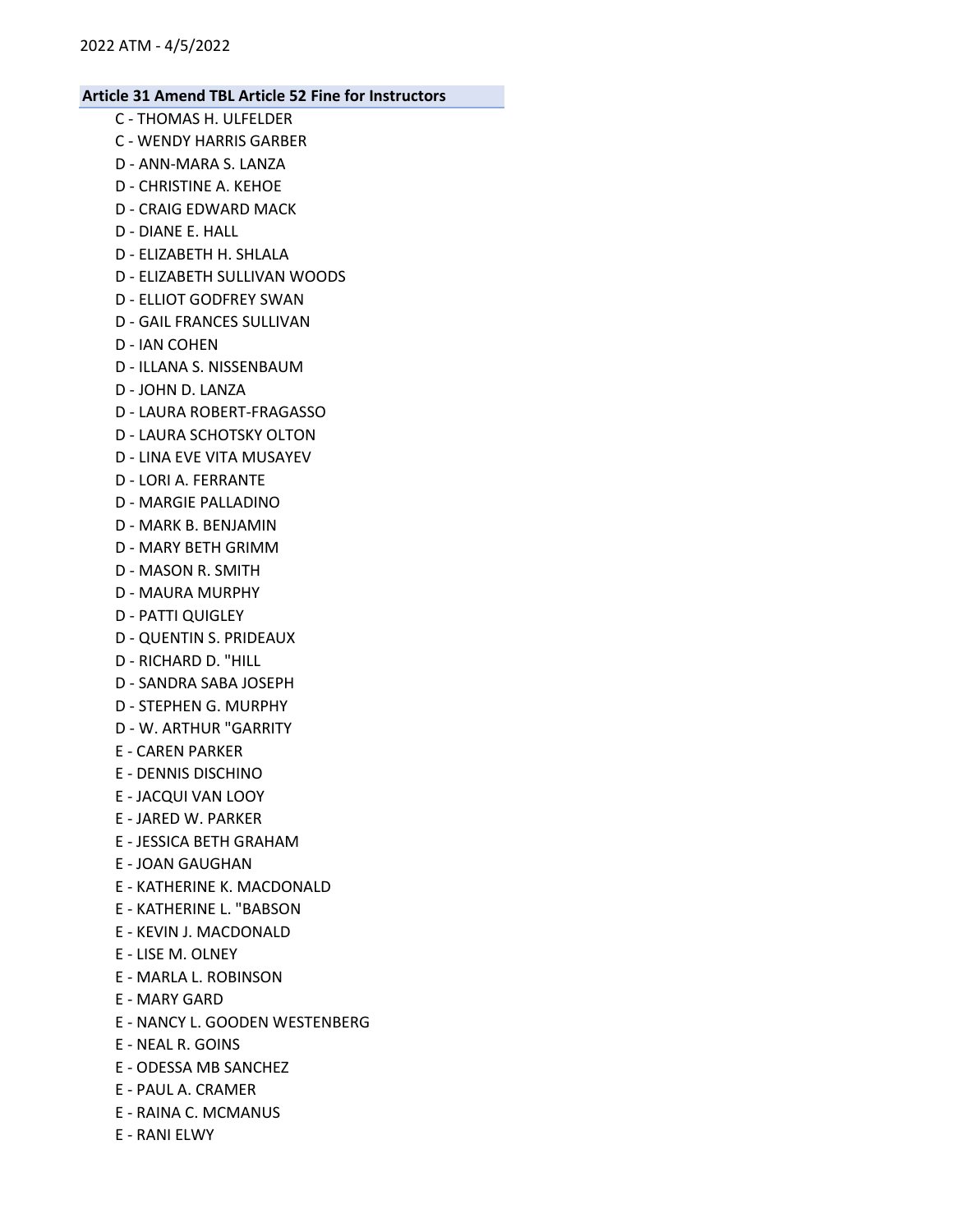- E REGINA C. LAROCQUE E - RUSSELL THOMAS GENTRY E - SUSAN E. RYAN E - THOMAS J. MACDONALD E - TIMOTHY W. FULHAM E - WENDY A. HAERING-ENGELS E - WENDY S. BECK VON PECCOZ F - ANNE P. COHEN F - C. MADISON "RILEY F - CHRISTINE SWENSON LAWRENCE F - CYNTHIA C. EDWARDS F - ELAINE M. PUTNAM F - ELIZABETH LANGE F - ELIZABETH MAY F - FREDERIC W. RIPLEY F - HOPE CROSIER F - JAY PROSNITZ F - LISA COLLINS F - MICHAEL ANDREW LICATA F - MICHELE DRAGON LIVINGSTON F - NIKI BRINKMAN-OFENLOCH F - SALVATORE "DEFAZIO F - SARA A. JENNINGS F - SHAWN BAKER F - SUSAN KAGAN LANGE F - VIRGINIA LEE FERKO G - ALICE HANLON PEISCH G - ALLAN L. PORT G - ANDREW A. WILSON G - CRAIG L. COHEN G - DIANE CAMPBELL G - EDWARD D. FOLLAND G - FREDERICK W. SCHALLER G - HAROLD N. "KAPLAN G - JE'LESIA JONES G - JOAN HACKETT CODY G - JUDSON L. JAFFE G - KARL HAMMOND G - LORRI WOODACRE G - MARJORIE R. FREIMAN G - MARY ANN CLUGGISH G - MICHAEL R. TOBIN G - PARKER MORSE
- G PAUL H. MERRY
- G PETER SOLOMON
- G RICHARD MICHAEL SALASOVICH